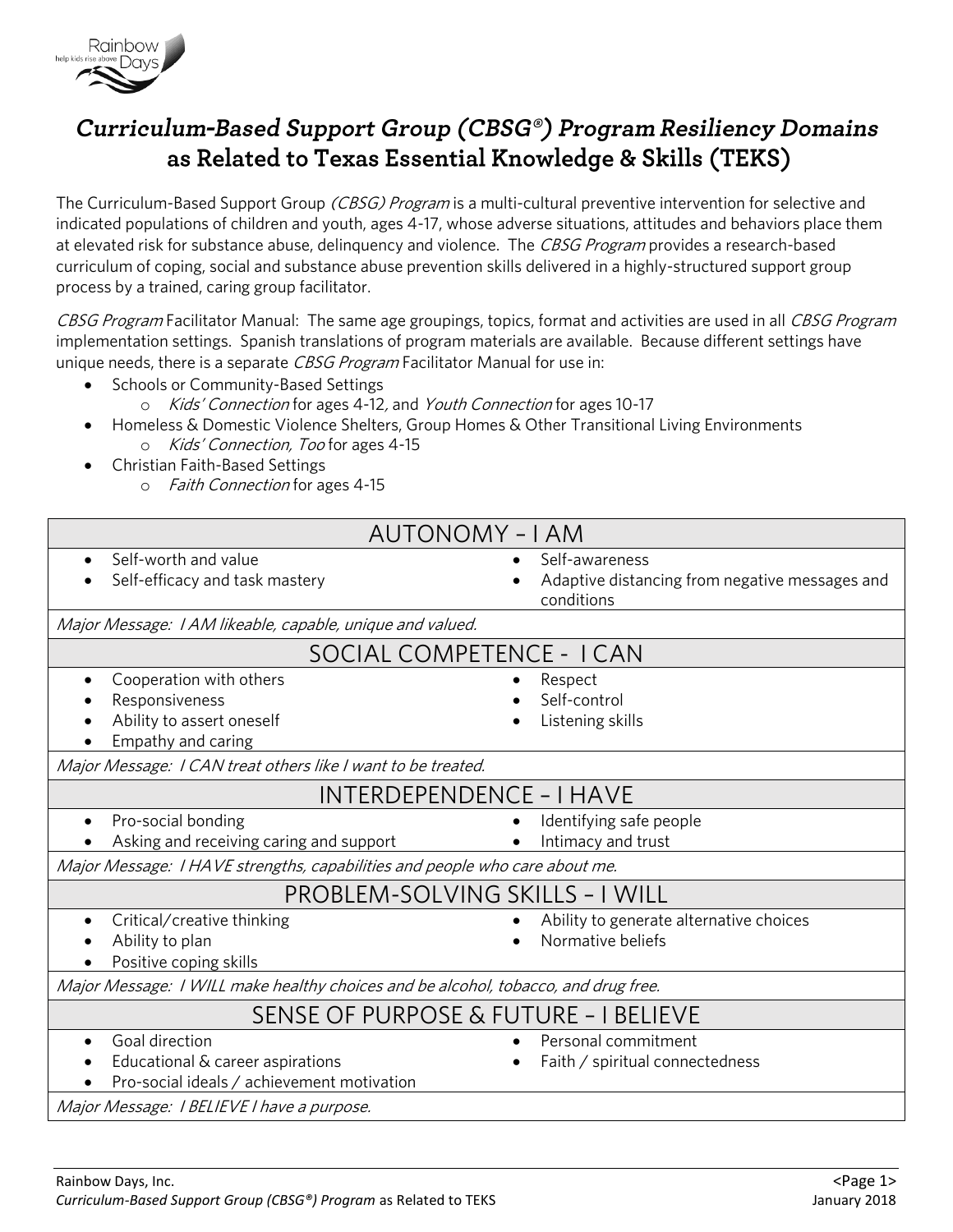

## Youth Connection as Related to TEKS - Twelfth Grade

| Chapter 110 - Texas Essential Knowledge and Skills for English Language Arts and Reading                                                                                                                         |
|------------------------------------------------------------------------------------------------------------------------------------------------------------------------------------------------------------------|
| (12) Reading/Media Literacy. Students use comprehension skills to analyze how words, images, graphics, and sounds work together in various                                                                       |
| forms to impact meaning. Students will continue to apply earlier standards with greater depth in increasingly more complex texts. Students are                                                                   |
| expected to:                                                                                                                                                                                                     |
| (A) evaluate how messages presented in media reflect social and cultural views in ways different from traditional texts;                                                                                         |
| (B) evaluate the interactions of different techniques (e.g., layout, pictures, typeface in print media, images, text, sound in electronic                                                                        |
| journalism) used in multi-layered media;                                                                                                                                                                         |
| (C) evaluate how one issue or event is represented across various media to understand the notions of bias, audience, and purpose                                                                                 |
| (24) Listening and Speaking/Listening. Students will use comprehension skills to listen attentively to others in formal and informal settings.                                                                   |
| Students will continue to apply earlier standards with greater complexity. Students are expected to:                                                                                                             |
| (A) listen responsively to a speaker by framing inquiries that reflect an understanding of the content and by identifying the positions taken and<br>the evidence in support of those positions                  |
| (26) Listening and Speaking/Teamwork. Students work productively with others in teams. Students will continue to apply earlier standards with                                                                    |
| greater complexity. Students are expected to participate productively in teams, offering ideas or judgments that are purposeful in moving the                                                                    |
| team towards goals, asking relevant and insightful questions, tolerating a range of positions and ambiguity in decision-making, and evaluating the                                                               |
| work of the group based on agreed-upon criteria.                                                                                                                                                                 |
| Chapter 113 - Texas Essential Knowledge and Skills for Social Studies                                                                                                                                            |
| (32) Social studies skills. The student uses problem-solving and decision-making skills, working independently and with others, in a variety of                                                                  |
| settings. The student is expected to:                                                                                                                                                                            |
| (A) use a problem-solving process to identify a problem, gather information, list and consider options, consider advantages and                                                                                  |
| disadvantages, choose and implement a solution, and evaluate the effectiveness of the solution; and                                                                                                              |
| (B) use a decision-making process to identify a situation that requires a decision, gather information, identify options, predict                                                                                |
| consequences, and take action to implement a decision.                                                                                                                                                           |
| Chapter 115 - Texas Essential Knowledge and Skills for Health Education                                                                                                                                          |
| (1) Health information. The student applies technology to analyze and appraise personal health. The student is expected to:                                                                                      |
| (A) generate a personal-health profile using appropriate technology such as stress reduction, body fat composition, and nutritional                                                                              |
|                                                                                                                                                                                                                  |
| analysis; and                                                                                                                                                                                                    |
| (B) explain how technology can influence health.                                                                                                                                                                 |
| (3) Health information. The student investigates the importance and significance of the reproductive process as it relates to the health of future                                                               |
| generations. The student is expected to:                                                                                                                                                                         |
| (C) describe the harmful effects of certain substances on the fetus such as alcohol, tobacco, environmental hazards such as lead, and                                                                            |
| other drugs;                                                                                                                                                                                                     |
| (D) analyze roles of relationships and responsibilities relating to marriage; and                                                                                                                                |
| (E) analyze behavior in romantic relationships that enhance dignity, respect, and responsibility.                                                                                                                |
| (4) Health information. The student evaluates the validity of health information. The student is expected to:                                                                                                    |
| (B) analyze health information based on health-related standards; and                                                                                                                                            |
| (C) evaluate the impact of laws relating to the use of medication, alcohol, tobacco, and other drugs/substances.                                                                                                 |
| (5) Health information. The student describes the effect of marketing and advertising on health behavior. The student is expected to:                                                                            |
| (A) analyze marketing and advertising techniques in health-product and service promotion; and                                                                                                                    |
| (B) apply marketing and advertising techniques to health promotion.                                                                                                                                              |
| (6) Health information. The student evaluates and utilizes communication skills in building and maintaining healthy relationships. The student is                                                                |
| expected to:<br>(A) apply effective communication skills for building and maintaining healthy relationships;                                                                                                     |
| (B) design strategies for implementing effective conflict resolution/mediation strategies; and                                                                                                                   |
| (C) present a model for effective communication skills.                                                                                                                                                          |
| (7) Health behaviors. The student generates strategies that address health-risk behaviors. The student is expected to:                                                                                           |
| (A) participate in school-related efforts to address health-risk behaviors;                                                                                                                                      |
| (B) develop a plan to participate in community efforts to address health-risk behaviors;                                                                                                                         |
| (C) develop educational-safety models for children and adults for use at home, school, and in the community;                                                                                                     |
| (D) evaluate the impact of laws relating to tobacco, alcohol, drugs and other substances;                                                                                                                        |
| (E) investigate treatment plans for drug addiction; and                                                                                                                                                          |
| (F) describe the interrelatedness of alcohol and other drugs to health problems such as drugs and date rape, Human<br>Immunodeficiency Virus (HIV)/Sexually Transmitted Disease (STD), and drinking and driving. |